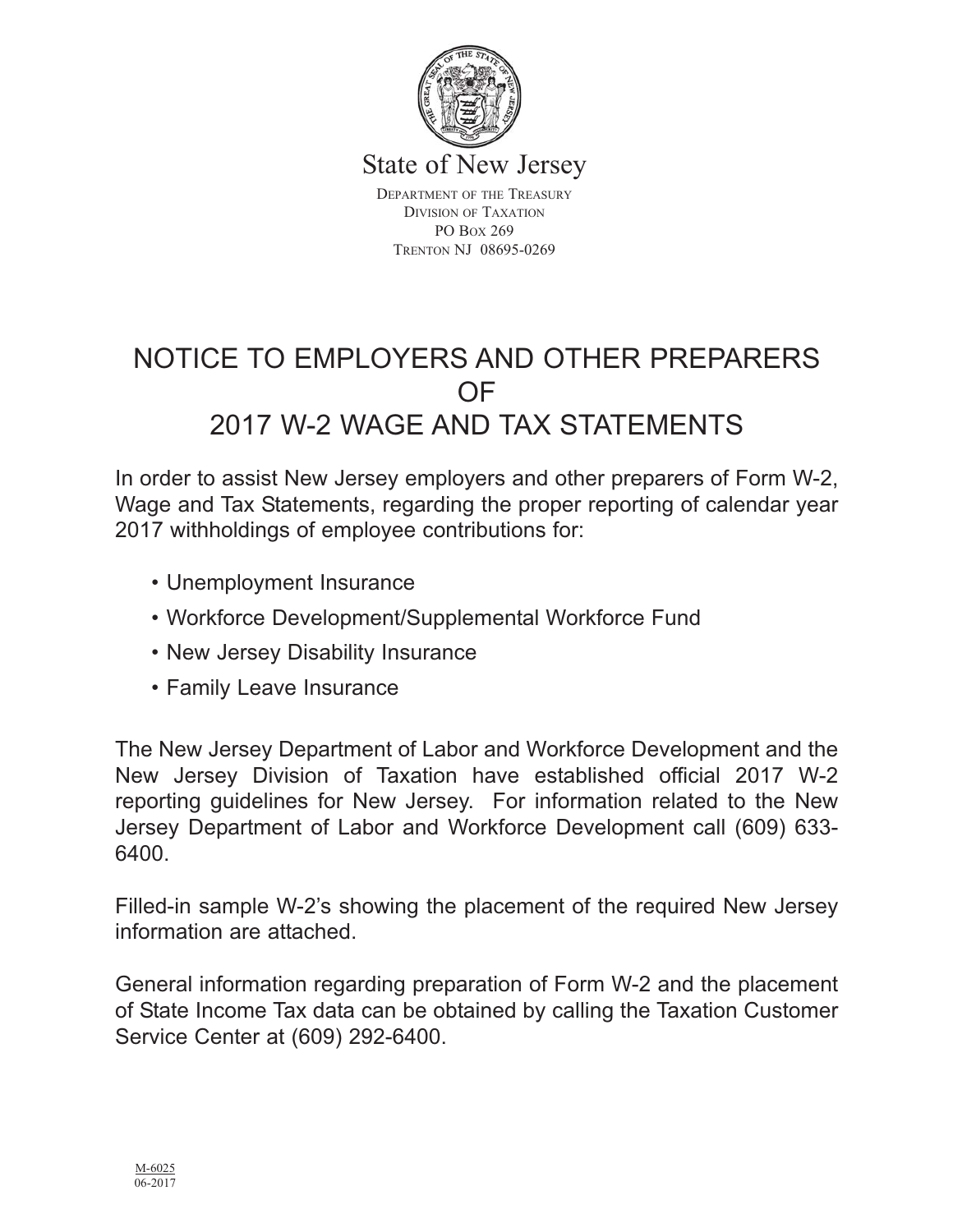### **2017 W-2 SAMPLE: PREFERRED**

#### **How to Report Worker Contributions for Unemployment Insurance, Workforce Development Partnership Fund/Supplemental Workforce Fund, State Disability Insurance, Family Leave Insurance, Employee Withholding for New Jersey Gross Income Tax**

|                                                           | a. Employee's Social Security number                                                                                                                                                                                                                                                                                                                                                                                                                                                                                          |                            |                                                                                                                                                                                                                                                                                                                   |                                                                     |                                                                                                                                                                                                                                                                  |                                           |                                                   |  |
|-----------------------------------------------------------|-------------------------------------------------------------------------------------------------------------------------------------------------------------------------------------------------------------------------------------------------------------------------------------------------------------------------------------------------------------------------------------------------------------------------------------------------------------------------------------------------------------------------------|----------------------------|-------------------------------------------------------------------------------------------------------------------------------------------------------------------------------------------------------------------------------------------------------------------------------------------------------------------|---------------------------------------------------------------------|------------------------------------------------------------------------------------------------------------------------------------------------------------------------------------------------------------------------------------------------------------------|-------------------------------------------|---------------------------------------------------|--|
| b Employer identification number (EIN)                    |                                                                                                                                                                                                                                                                                                                                                                                                                                                                                                                               |                            |                                                                                                                                                                                                                                                                                                                   |                                                                     |                                                                                                                                                                                                                                                                  |                                           | 2 Federal income tax withheld                     |  |
|                                                           |                                                                                                                                                                                                                                                                                                                                                                                                                                                                                                                               |                            |                                                                                                                                                                                                                                                                                                                   | 1 Wages, tips, other compensation                                   |                                                                                                                                                                                                                                                                  |                                           |                                                   |  |
|                                                           | c Employer's name, address, and ZIP code                                                                                                                                                                                                                                                                                                                                                                                                                                                                                      |                            |                                                                                                                                                                                                                                                                                                                   | 3 Social Security wages                                             |                                                                                                                                                                                                                                                                  | 4 Social Security tax withheld            |                                                   |  |
|                                                           |                                                                                                                                                                                                                                                                                                                                                                                                                                                                                                                               |                            |                                                                                                                                                                                                                                                                                                                   | 5 Medicare wages and tips                                           |                                                                                                                                                                                                                                                                  | Medicare tax withheld<br>6                |                                                   |  |
|                                                           |                                                                                                                                                                                                                                                                                                                                                                                                                                                                                                                               |                            |                                                                                                                                                                                                                                                                                                                   | 7 Social Security tips                                              |                                                                                                                                                                                                                                                                  | 8 Allocated tips                          |                                                   |  |
| d Control number                                          |                                                                                                                                                                                                                                                                                                                                                                                                                                                                                                                               |                            |                                                                                                                                                                                                                                                                                                                   | 9 Advance EIC payment                                               |                                                                                                                                                                                                                                                                  | 10 Dependent care benefits                |                                                   |  |
| Suff.<br>e Employee's first name and initial<br>Last name |                                                                                                                                                                                                                                                                                                                                                                                                                                                                                                                               |                            | 11 Nonqualified plans                                                                                                                                                                                                                                                                                             |                                                                     | See instructions for box 12<br>12a                                                                                                                                                                                                                               |                                           |                                                   |  |
|                                                           |                                                                                                                                                                                                                                                                                                                                                                                                                                                                                                                               |                            |                                                                                                                                                                                                                                                                                                                   | 13. Statutory Retirement Third-party<br>employee<br>plan<br>$\perp$ | sick pay                                                                                                                                                                                                                                                         | $\frac{1}{2}$<br>$\circ$<br>$\frac{D}{F}$ |                                                   |  |
|                                                           |                                                                                                                                                                                                                                                                                                                                                                                                                                                                                                                               |                            |                                                                                                                                                                                                                                                                                                                   | 14. Other                                                           |                                                                                                                                                                                                                                                                  | 12c<br>C                                  |                                                   |  |
|                                                           |                                                                                                                                                                                                                                                                                                                                                                                                                                                                                                                               |                            |                                                                                                                                                                                                                                                                                                                   | <b>UI/WF/SWF-142.38</b><br>DI-80.40                                 |                                                                                                                                                                                                                                                                  | $rac{1}{2}$                               |                                                   |  |
|                                                           |                                                                                                                                                                                                                                                                                                                                                                                                                                                                                                                               |                            |                                                                                                                                                                                                                                                                                                                   | DI P.P. # XXXXXXXXXX                                                |                                                                                                                                                                                                                                                                  | 12 <sub>b</sub><br>O<br>D                 |                                                   |  |
| 15 State                                                  | f. Employee's address and ZIP code<br>Employer's state ID number                                                                                                                                                                                                                                                                                                                                                                                                                                                              | 16 State wages, tips, etc. | 17 State income tax                                                                                                                                                                                                                                                                                               | 18 Local wages, tips, etc.                                          | 19 Local income tax                                                                                                                                                                                                                                              |                                           | 20 Locality name                                  |  |
| NJ                                                        | 234-567-890/000                                                                                                                                                                                                                                                                                                                                                                                                                                                                                                               | 33,500.00                  | 525.00                                                                                                                                                                                                                                                                                                            |                                                                     |                                                                                                                                                                                                                                                                  |                                           |                                                   |  |
|                                                           | FLI P.P. $#$                                                                                                                                                                                                                                                                                                                                                                                                                                                                                                                  | <b>XXXXXXXXXXX</b>         | $\rightarrow$ 33.50 - FLI                                                                                                                                                                                                                                                                                         |                                                                     |                                                                                                                                                                                                                                                                  |                                           |                                                   |  |
| N-2                                                       | Wage and Tax<br><b>Statement</b>                                                                                                                                                                                                                                                                                                                                                                                                                                                                                              | 2017                       |                                                                                                                                                                                                                                                                                                                   |                                                                     |                                                                                                                                                                                                                                                                  |                                           | Department of Treasury - Internal Revenue Service |  |
|                                                           | <b>New Jersey Taxpayer</b><br><b>Identification Number</b><br>Call the New Jersey Division of<br><b>Taxation's Customer Service</b><br>Center at 609-292-6400 or the<br>New Jersey Department of<br>Labor and Workforce<br>Development at 609-633-6400<br>if you are unsure of your New<br>Jersey Taxpayer Identification<br>Number.<br><b>Family Leave Insurance</b><br>Private Plan Number (FLI<br>P.P.#<br>To be entered only by<br>employers who have an<br>approved contributory Private<br>Family Leave Insurance Plan. |                            | <b>Worker Contributions</b><br>• Unemployment Insurance,<br><b>Workforce Development</b><br>Partnership Fund/Supplemental<br>Workforce Fund.<br>• State Disability Insurance<br>• Family Leave Insurance<br>Please Note:<br>The Taxable Wage Base for<br>UI/WF/SWF, DI, and FLI<br>purposes for 2017 is \$33,500. |                                                                     | <b>Disability Insurance</b><br><b>Private Plan Number</b><br>(DI P. P. Number)<br>To be entered only by<br>employers who have an<br>approved contributory<br>Private Disability Plan.<br>Phone 609-292-2720 if<br>you are unsure of your<br>Private Plan Number. |                                           |                                                   |  |
|                                                           | Phone 609-292-2720 if you are<br>unsure of your Private Plan<br>Number.                                                                                                                                                                                                                                                                                                                                                                                                                                                       |                            |                                                                                                                                                                                                                                                                                                                   |                                                                     |                                                                                                                                                                                                                                                                  |                                           |                                                   |  |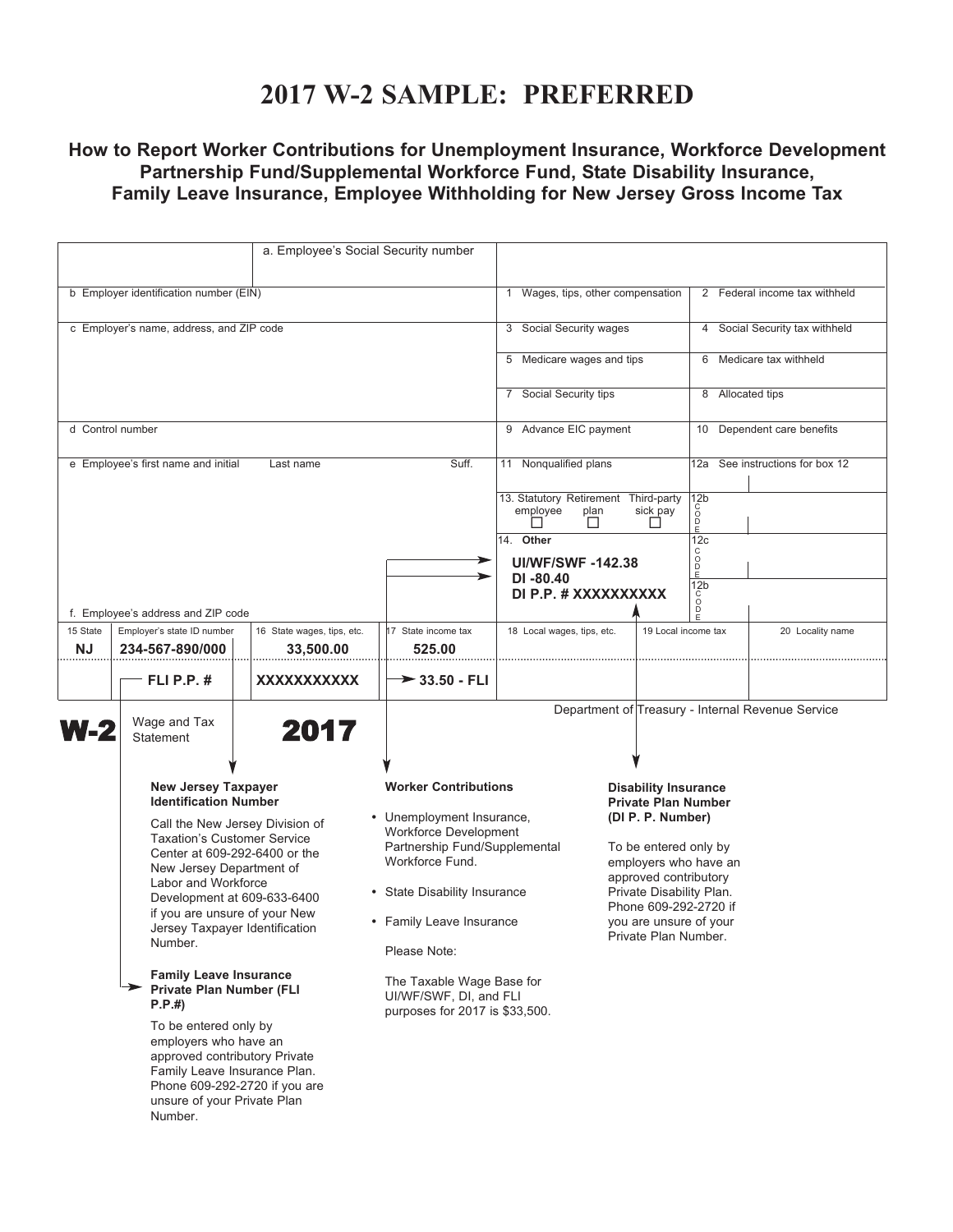## **2017 W-2 SAMPLE: ACCEPTABLE ALTERNATE**

#### **How to Report Worker Contributions for Unemployment Insurance, Workforce Development Partnership Fund/Supplemental Workforce Fund, State Disability Insurance, Family Leave Insurance, Employee Withholding for New Jersey Gross Income Tax**

| b Employer identification number (EIN)                                                                                           |                                                                                                                              |                                                                                                                                                                                                                              |                                                                                                      | 1 Wages, tips, other compensation                                                                                  |                                                                                                                                   | 2 Federal income tax withheld                                                                                                                                    |                                                   |  |
|----------------------------------------------------------------------------------------------------------------------------------|------------------------------------------------------------------------------------------------------------------------------|------------------------------------------------------------------------------------------------------------------------------------------------------------------------------------------------------------------------------|------------------------------------------------------------------------------------------------------|--------------------------------------------------------------------------------------------------------------------|-----------------------------------------------------------------------------------------------------------------------------------|------------------------------------------------------------------------------------------------------------------------------------------------------------------|---------------------------------------------------|--|
| c Employer's name, address, and ZIP code                                                                                         |                                                                                                                              |                                                                                                                                                                                                                              |                                                                                                      | 3 Social Security wages                                                                                            |                                                                                                                                   | 4 Social Security tax withheld                                                                                                                                   |                                                   |  |
|                                                                                                                                  |                                                                                                                              |                                                                                                                                                                                                                              |                                                                                                      | 5 Medicare wages and tips                                                                                          |                                                                                                                                   | 6 Medicare tax withheld                                                                                                                                          |                                                   |  |
|                                                                                                                                  |                                                                                                                              |                                                                                                                                                                                                                              |                                                                                                      | 7 Social Security tips                                                                                             |                                                                                                                                   | 8 Allocated tips                                                                                                                                                 |                                                   |  |
| d Control number                                                                                                                 |                                                                                                                              |                                                                                                                                                                                                                              |                                                                                                      | 9 Advance EIC payment                                                                                              |                                                                                                                                   | 10 Dependent care benefits                                                                                                                                       |                                                   |  |
|                                                                                                                                  | e Employee's first name and initial                                                                                          | Last name                                                                                                                                                                                                                    | Suff.                                                                                                | 11 Nonqualified plans<br>13. Statutory Retirement Third-party<br>employee<br>plan<br>п<br>14. Other                | sick pay<br>П                                                                                                                     | $\frac{12b}{c}$<br>$\bar{P}$<br>12c<br>С<br>O<br>D<br>E<br>12 <sub>b</sub><br>$\overline{O}$                                                                     | 12a See instructions for box 12                   |  |
| 15 State                                                                                                                         | f. Employee's address and ZIP code<br>Employer's state ID number                                                             | 16 State wages, tips, etc.                                                                                                                                                                                                   | 17 State income tax                                                                                  | 18 Local wages, tips, etc.                                                                                         | 19 Local income tax                                                                                                               |                                                                                                                                                                  | 20 Locality name                                  |  |
| NJ                                                                                                                               | $234 - 567 - 890/000$ $\leftarrow$                                                                                           | 33,500.00                                                                                                                                                                                                                    | 525.00                                                                                               |                                                                                                                    | 142.38<br>80.40                                                                                                                   |                                                                                                                                                                  | <b>UI/WF/SWF</b><br>DI                            |  |
| ►                                                                                                                                | DI P.P. # XXXXXXXXXX                                                                                                         |                                                                                                                                                                                                                              | FLI P.P. $\sharp \preceq$                                                                            | XXXXXXXXXXX                                                                                                        |                                                                                                                                   | 33.50                                                                                                                                                            | <b>FLI</b>                                        |  |
|                                                                                                                                  | Wage and Tax<br>W-2<br>Statement                                                                                             | 2017                                                                                                                                                                                                                         |                                                                                                      |                                                                                                                    |                                                                                                                                   |                                                                                                                                                                  | Department of Treasury - Internal Revenue Service |  |
| <b>Disability Insurance</b><br><b>Private Plan Number</b><br>(DI P. P. Number)<br>To be entered only by<br>employers who have an |                                                                                                                              |                                                                                                                                                                                                                              | <b>New Jersey Taxpayer</b><br>Identification Number<br>Call the New Jersey<br>Division of Taxation's |                                                                                                                    | <b>Family Leave Insurance</b><br>> Private Plan Number<br>To be entered only by<br>employers who have an<br>approved contributory | <b>Worker Contributions</b><br>• Unemployment Insurance,<br><b>Workforce Development</b><br>Partnership Fund/Supplemental<br>Workforce Fund.                     |                                                   |  |
|                                                                                                                                  | approved contributory<br>Private Disability Plan.<br>Phone 609-292-2720 if<br>you are unsure of your<br>Private Plan Number. | <b>Customer Service Center</b><br>at 609-292-6400 or the<br>New Jersey Department<br>of Labor and Workforce<br>Development at 609-633-<br>6400 if you are unsure of<br>your New Jersey<br>Taxpayer Identification<br>Number. |                                                                                                      | Private Family Leave<br>Insurance Plan. Phone<br>609-292-2720 if you are<br>unsure of your Private<br>Plan Number. |                                                                                                                                   | • State Disability Insurance<br>• Family Leave Insurance<br>Please Note:<br>The Taxable Wage Base for<br>UI/WF/SWF, DI and FLI<br>purposes for 2017 is \$33,500. |                                                   |  |